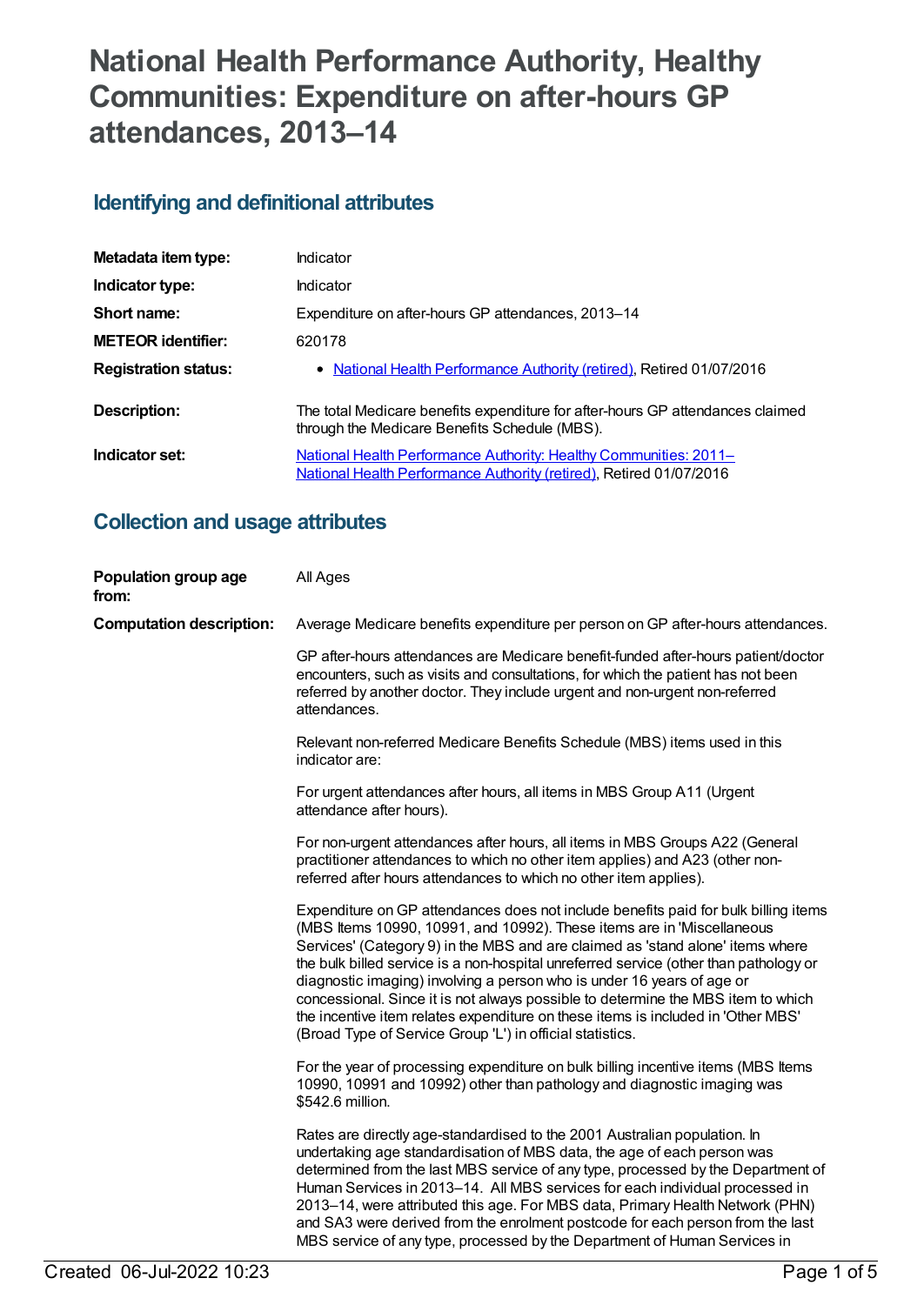|                     | 2013–14. All MBS services for each individual processed in 2013–14 were<br>attributed to this postcode. MBS postcode level data were allocated to PHN and<br>SA3 regions using concordance files provided by the Australian Bureau of<br>Statistics (ABS).                                                                                                                                                                                                                                                                                           |
|---------------------|------------------------------------------------------------------------------------------------------------------------------------------------------------------------------------------------------------------------------------------------------------------------------------------------------------------------------------------------------------------------------------------------------------------------------------------------------------------------------------------------------------------------------------------------------|
|                     | SA3 level data for 2013-14 are not directly comparable to previous years due to a<br>change in method for allocating post-office box (PO box) addresses to SA3<br>geographies. The change in method means that data for people with a PO box<br>postcode recorded as their residential address may be included in SA3 totals.                                                                                                                                                                                                                        |
|                     | Individual SA3 level data has been provided for the Northern Territory for 2013-14.<br>Previously, this data was provided at the state level only.                                                                                                                                                                                                                                                                                                                                                                                                   |
|                     | Numerator data - Medicare (MBS) data provided by Department of Health for the<br>financial year of processing, 2013-14.                                                                                                                                                                                                                                                                                                                                                                                                                              |
|                     | Denominator data – Estimated Resident Population at 30 June 2013 provided by<br><b>ABS</b>                                                                                                                                                                                                                                                                                                                                                                                                                                                           |
|                     | Presented per person.                                                                                                                                                                                                                                                                                                                                                                                                                                                                                                                                |
|                     | Before MBS data are published by NHPA all confidential data cells are<br>suppressed.                                                                                                                                                                                                                                                                                                                                                                                                                                                                 |
|                     | • For number of MBS services and Medicare benefits expenditure:<br>○ if number of services is less than 6 or<br>• if number of services is equal to or greater than 6 but<br>one provider provides more than 85% of services or two<br>providers provide more than 90% of services or<br>one patient receives more than 85% of services or two patients<br>receive more than 90% of services.<br>• If data on number of services is confidential, corresponding data on other<br>measures such as MBS benefit paid is also regarded as confidential. |
| <b>Computation:</b> | (Numerator + Denominator)                                                                                                                                                                                                                                                                                                                                                                                                                                                                                                                            |
|                     | Medicare benefits expenditure on after-hours GP attendances 2013-14                                                                                                                                                                                                                                                                                                                                                                                                                                                                                  |
|                     | Medicare benefits expenditure on after-hours GP attendances, age<br>standardised 2013-14                                                                                                                                                                                                                                                                                                                                                                                                                                                             |
|                     | For more information about age-standardisation, please see:                                                                                                                                                                                                                                                                                                                                                                                                                                                                                          |
|                     | /content/index.phtml/itemld/327276                                                                                                                                                                                                                                                                                                                                                                                                                                                                                                                   |
| <b>Numerator:</b>   | Total Medicare benefits expenditure for after-hours GP attendances claimed<br>through the Medicare Benefits Schedule (MBS)                                                                                                                                                                                                                                                                                                                                                                                                                           |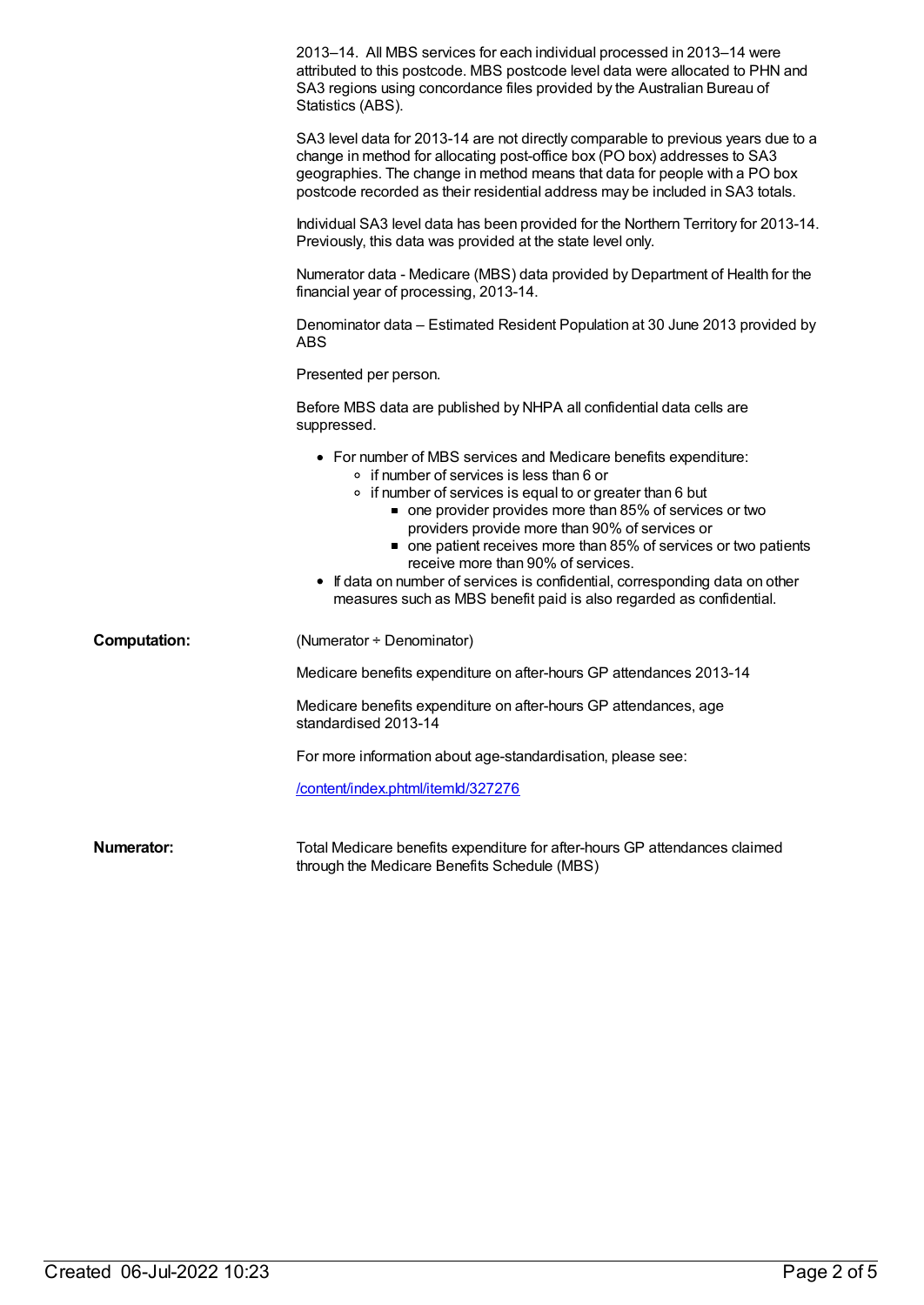[Person—age,](https://meteor.aihw.gov.au/content/303794) total years N[NN]

**Data Source**

[Medicare](https://meteor.aihw.gov.au/content/394305) (MBS) data

**Guide for use**

Data source type: Administrative by-product data

### **Data Element / Data Set**

[Address—Australian](https://meteor.aihw.gov.au/content/429894) postcode, Australian postcode code (Postcode datafile) {NNNN}

**Data Source**

[Medicare](https://meteor.aihw.gov.au/content/394305) (MBS) data

**Guide for use**

Data source type: Administrative by-product data

#### **Data Element / Data Set**

[Person—Medicare](https://meteor.aihw.gov.au/content/556532) Benefits Schedule (MBS) benefit for General Practitioner service, total Australian currency N[N(8)]

**Data Source**

[Medicare](https://meteor.aihw.gov.au/content/394305) (MBS) data

**Guide for use**

Data source type: Administrative by-product data

### **Data Element / Data Set**

[Person—General](https://meteor.aihw.gov.au/content/556549) Practitioner MBS out of hours health assessment indicator, yes/no code N

**Data Source**

[Medicare](https://meteor.aihw.gov.au/content/394305) (MBS) data

#### **Guide for use**

Data source type: Administrative by-product data.

**Denominator:** Total estimate resident population (ERP)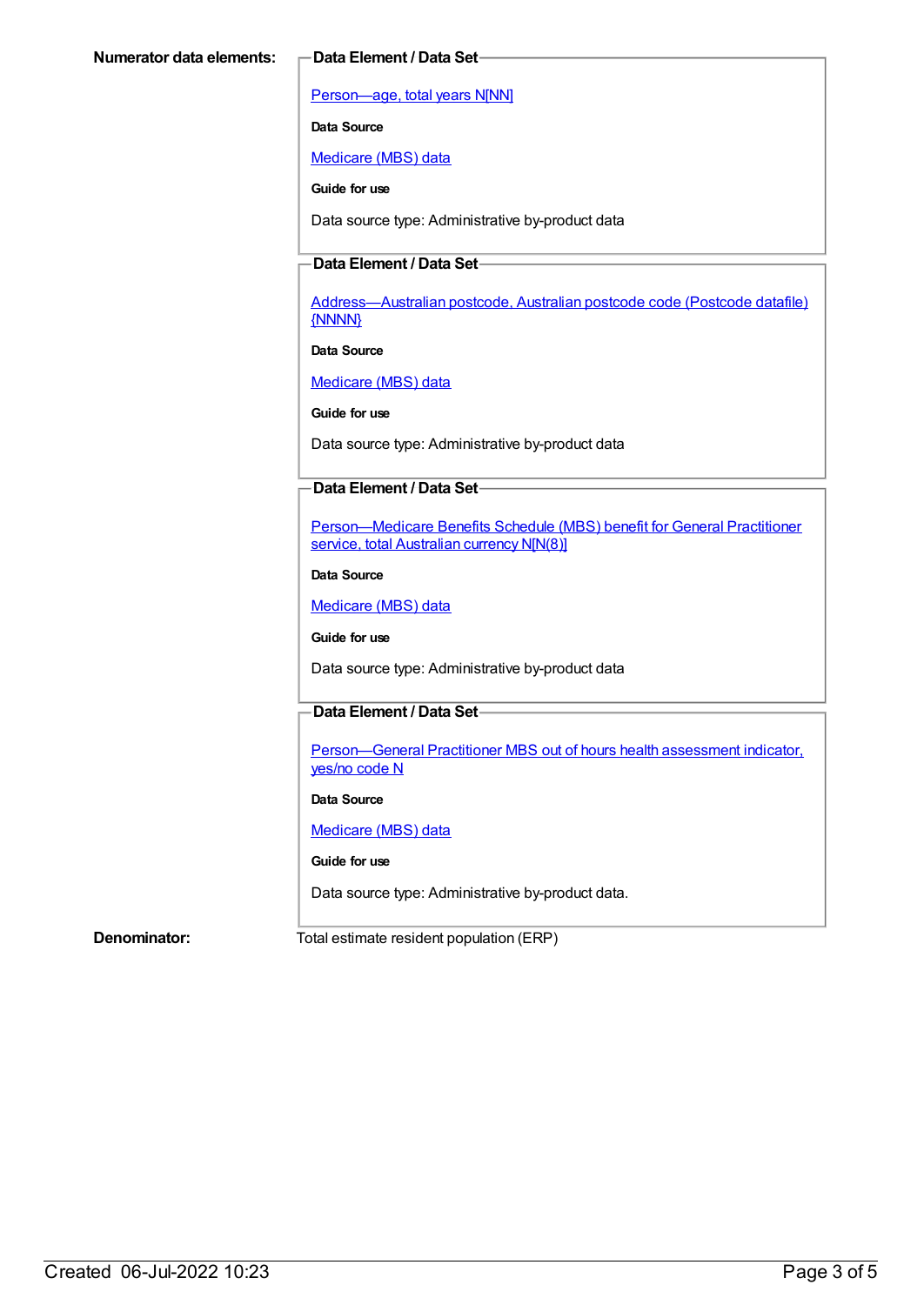| <b>Denominator data</b><br>elements:    | Data Element / Data Set-                                                                   |
|-----------------------------------------|--------------------------------------------------------------------------------------------|
|                                         | Person-estimated resident population of Australia, total people N[N(7)]                    |
|                                         | Data Source                                                                                |
|                                         | <b>ABS Estimated resident population (total population)</b>                                |
|                                         | Guide for use                                                                              |
|                                         | Data source type: Census based plus administrative by-product data                         |
|                                         | Data Element / Data Set-                                                                   |
|                                         | Person-General Practitioner MBS out of hours health assessment indicator,<br>yes/no code N |
|                                         | Data Source                                                                                |
|                                         | Medicare (MBS) data                                                                        |
|                                         | Guide for use                                                                              |
|                                         | Data source type: Administrative by-product data                                           |
| Disaggregation:                         | By Primary Health Network areas                                                            |
| <b>Disaggregation data</b><br>elements: | Data Element / Data Set-                                                                   |
|                                         | Address-statistical area, level 3 (SA3) code (ASGS 2011) NNNNN                             |
|                                         | Data Element / Data Set-                                                                   |
|                                         | Administrative health region-Primary Health Network identifier, code<br><b>AAANNN</b>      |
|                                         |                                                                                            |

## **Representational attributes**

| <b>Indicator conceptual framework</b> |                  |
|---------------------------------------|------------------|
| Format:                               | <b>\$NNNN.NN</b> |
| Unit of measure:                      | Currency         |
| Data type:                            | Monetary amount  |
| <b>Representation class:</b>          | Mean (average)   |

| <b>Framework and</b> | <b>PAF-Equity of access</b> |
|----------------------|-----------------------------|
| dimensions:          |                             |

**Data source attributes**